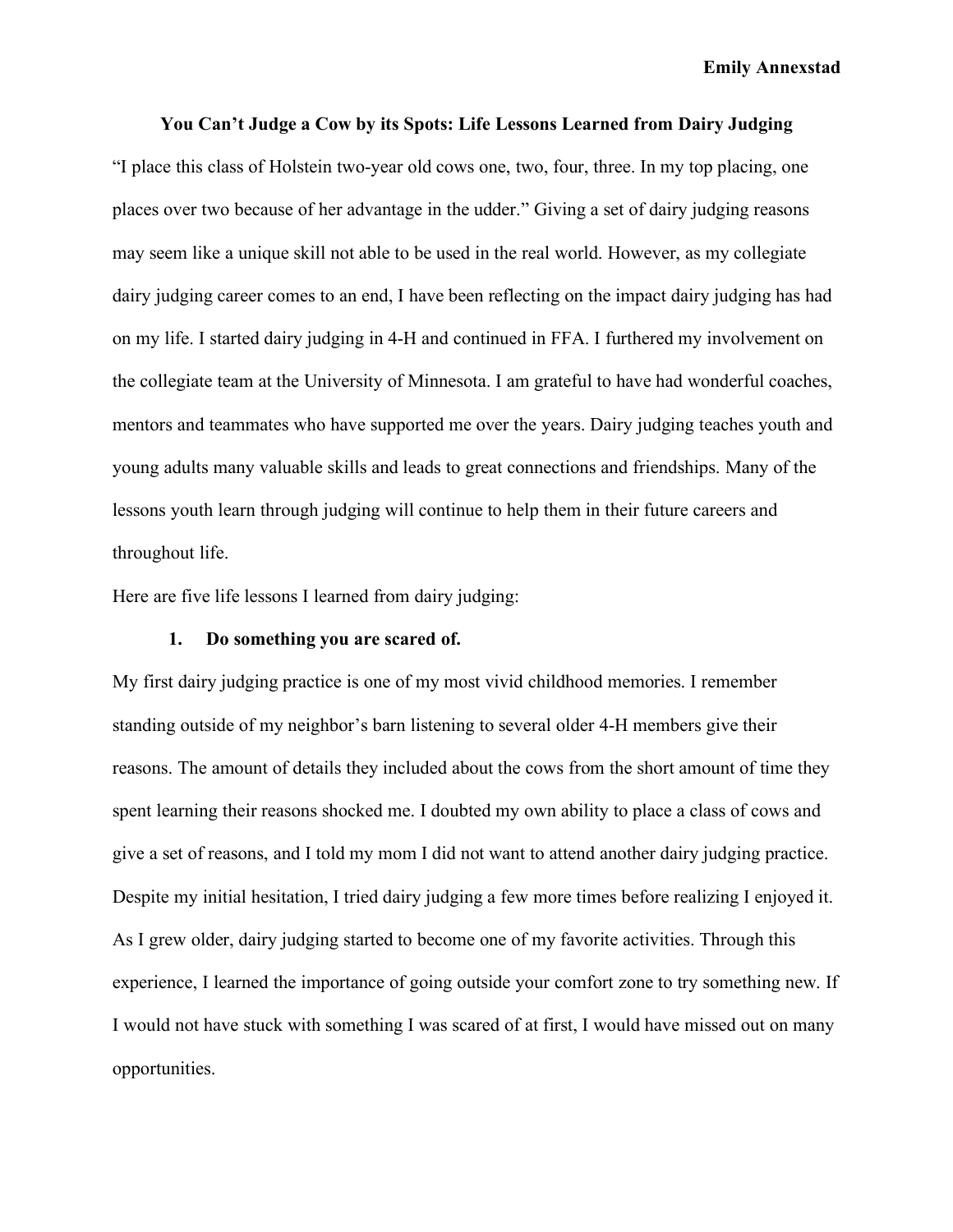**Emily Annexstad**

### **2. Make your decision and stand by your decision.**

Decision making has never been a strength of mine. During dairy judging, I was forced to decide how I was going to place each class of cows in a timely manner. Not only did I have limited time, but I also had to make sure my placings made sense and I could defend them. Decision making is something I will continue to do for the rest of my life. While dairy judging did not solve all of my indecisive tendencies, it taught me how to make well thought out decisions quickly under pressure and defend them when needed.

#### **3. "You can't milk a topline." - Dr. Les Hansen**

My collegiate dairy judging coach at the University of Minnesota, Dr. Les Hansen, gave us many pieces of advice during practice to help us become better judges. "You can't milk a topline" is one of the pieces of advice he gave us that sticks out in my mind. He was pointing out that while a cow with a straight topline might look eye catching, a high-quality udder has more functional importance and is worth more points on the dairy judging score card. There are many instances in life when it is necessary to weigh two or more options. When evaluating various options, it is important to step back and think about which option fits what you value to be significant or meaningful.

## **4. You are not always going to agree with the judge.**

Dairy judging is subjective. Often, I placed classes differently than the official. This might have been because I missed seeing something important or because I preferred a different type of cow than the official. Whether it was in practice or a contest, I always tried to understand why the official placed the class the way he or she did. You may not always agree with the "judge" in life either. The "judge" might be your boss, a family member, a co-worker or a friend. Having the